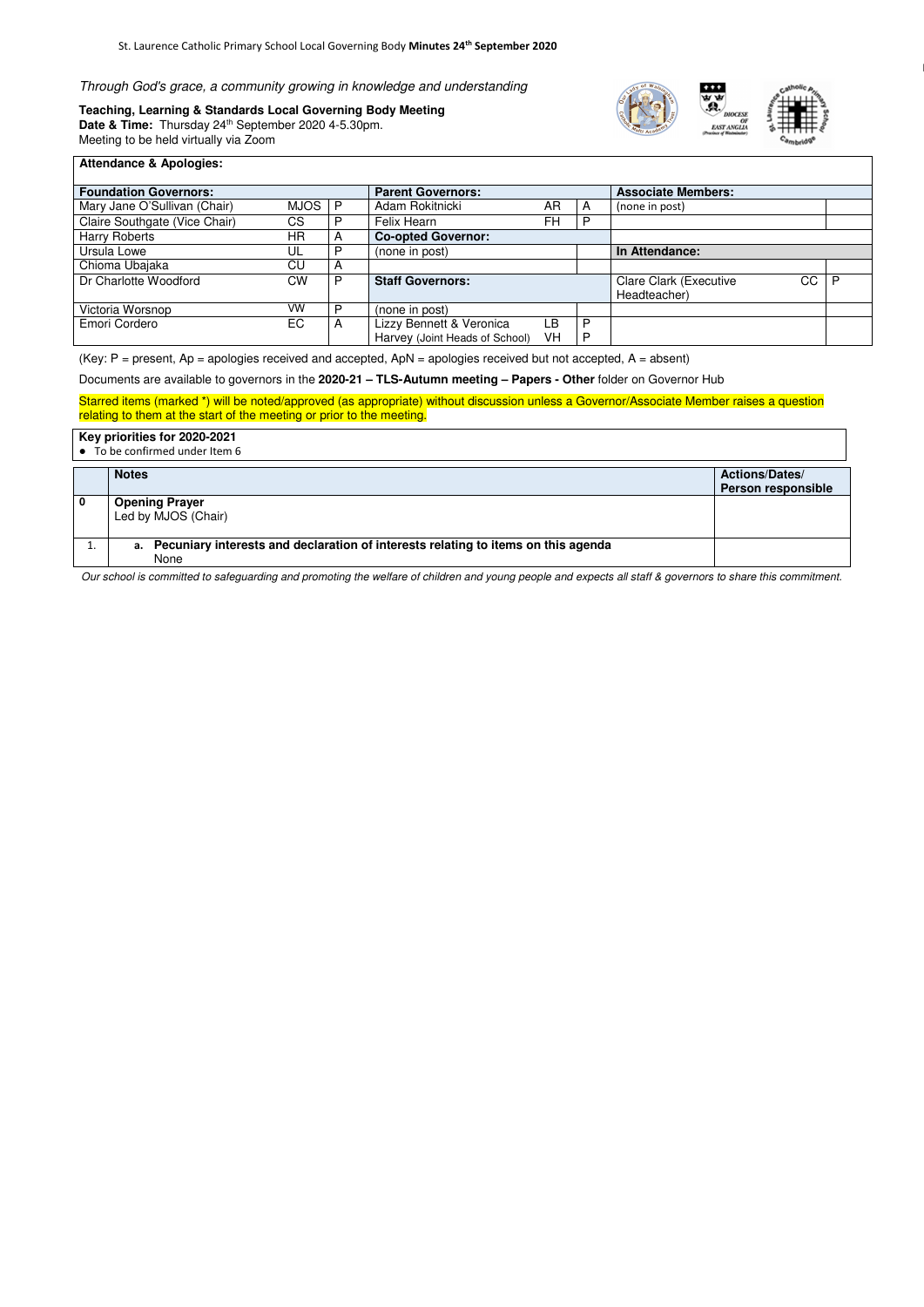|    | b. Confirmation that each governor has completed their annual declaration of other Governorships                                                                                                                                                                                                                                                                                              | All Governors to                   |
|----|-----------------------------------------------------------------------------------------------------------------------------------------------------------------------------------------------------------------------------------------------------------------------------------------------------------------------------------------------------------------------------------------------|------------------------------------|
|    | and pecuniary interests on Governor Hub                                                                                                                                                                                                                                                                                                                                                       | complete annual                    |
|    | Annual declaration of pecuniary interests some governors have actioned but not all                                                                                                                                                                                                                                                                                                            | declaration of                     |
|    |                                                                                                                                                                                                                                                                                                                                                                                               | pecuniary interests by<br>15.10.20 |
| 2. | Approval of minutes of previous meeting (14th May 2020)                                                                                                                                                                                                                                                                                                                                       |                                    |
|    |                                                                                                                                                                                                                                                                                                                                                                                               |                                    |
|    | Approved                                                                                                                                                                                                                                                                                                                                                                                      |                                    |
| 3. | Significant matters arising & outstanding actions from minutes of previous meeting                                                                                                                                                                                                                                                                                                            |                                    |
|    | Sharing of February 2020 parent survey results. Results will be uploaded onto the school website. All<br>governors agreed.                                                                                                                                                                                                                                                                    | CS to action                       |
|    | There will be a Governor newsletter coming out this term                                                                                                                                                                                                                                                                                                                                      |                                    |
|    | CC thanked Helen Bates (Diocesan Assistant Director of Schools' Service) for all the work she<br>completed supporting the New Group room building                                                                                                                                                                                                                                             | CS to action after<br>15.10.20     |
| 4. | Governors to state if they wish to discuss any items on this agenda marked $\frac{\pi}{6}$ None raised                                                                                                                                                                                                                                                                                        |                                    |
| 5. | Head of School Report (written), to include update on COVID-10 recovery planning/return to school                                                                                                                                                                                                                                                                                             |                                    |
|    | LB updated the cohort details                                                                                                                                                                                                                                                                                                                                                                 |                                    |
|    | �A Governor asked about the 'Catch Up' fund and how are the plans coming along for spending. LB<br>explained that teachers are currently using PiXL assessments identify gaps. Executive Head, Heads of School<br>and Senior Leadership team are planning to analyse the data and then plan how to use the funding to ensure<br>gaps in children's knowledge and understanding are addressed. |                                    |
|    | CC added that best practice to use money for small group intervention                                                                                                                                                                                                                                                                                                                         |                                    |
|    | Current Pupil Premium teacher is willing to be part of the 'Catch Up' training programme. She has also<br>attended the initial National Coaching programme training.                                                                                                                                                                                                                          |                                    |
|    | CC explained that the additional money must be used on activities to address children's learning gaps                                                                                                                                                                                                                                                                                         |                                    |
|    | A Governor asked if there had been any fluctuations in the attendance figure over the last week. VH<br>explained that attendance data is very positive currently 94%                                                                                                                                                                                                                          |                                    |
|    |                                                                                                                                                                                                                                                                                                                                                                                               |                                    |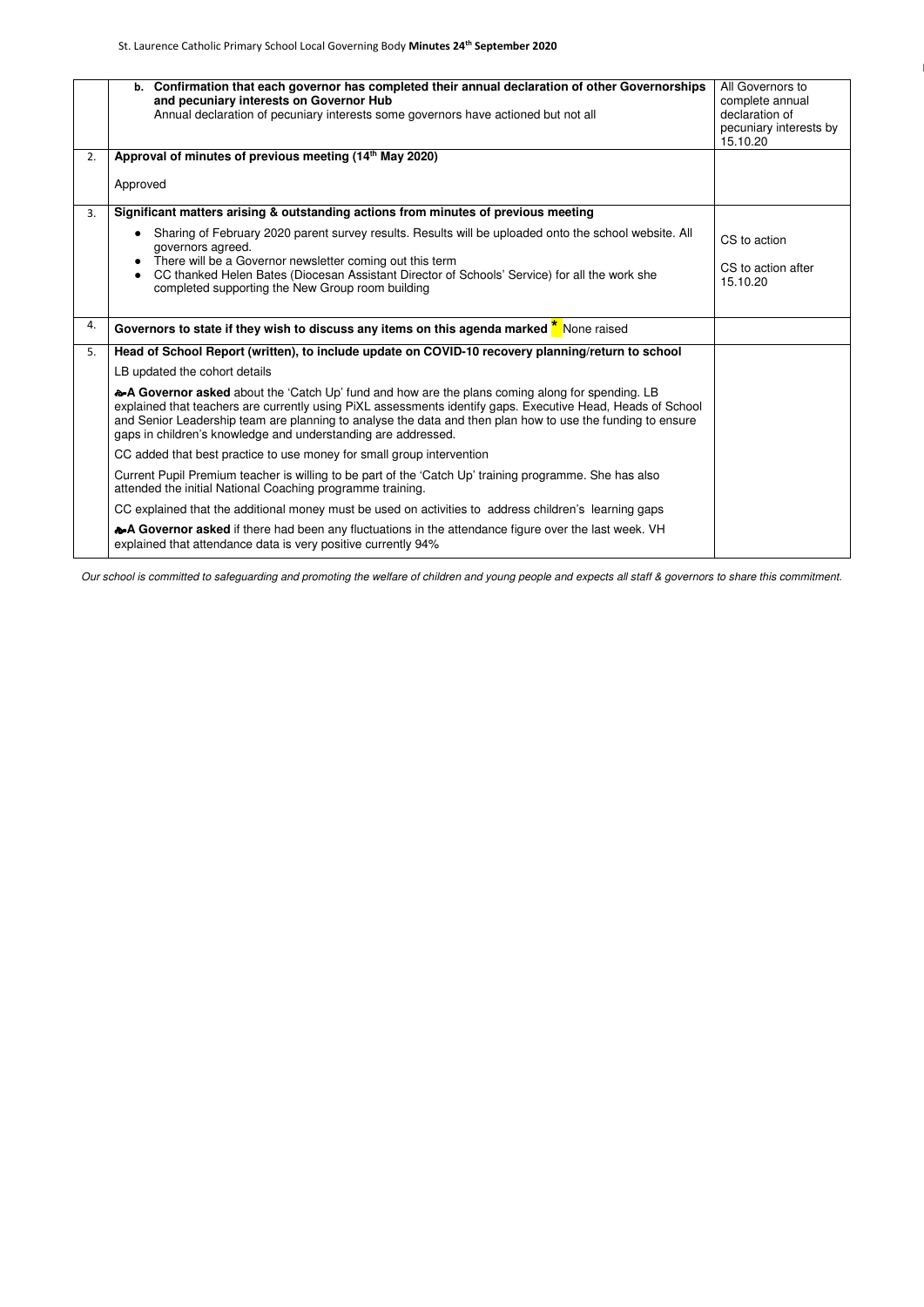|    | �A Governor asked if masks were being worn by adults in school. VH explained that the school are following<br>national guidance, Trust guidance and LA guidance and staff are not wearing masks. However, the OLOW<br>MAT are flexible about individual cases if staff feel vulnerable in areas where more than 6 adults are together<br>i.e. lunch.           |  |
|----|----------------------------------------------------------------------------------------------------------------------------------------------------------------------------------------------------------------------------------------------------------------------------------------------------------------------------------------------------------------|--|
|    | The Chair asked about the effect on teaching hours, staggered timetables and hand washing and whether<br>this was impacting on the hours of learning in class. LB said that teaching staff are adapting their timings and<br>being flexible in how they manage start and finishing times of lessons.                                                           |  |
|    | CC highlighted the importance of washing hands, keeping distance and that masks can promote false sense of<br>security and that masks are there to protect others not the mask wearer.                                                                                                                                                                         |  |
|    | �A Governor asked about the mental health of teachers with the new staffroom and bubble arrangements the<br>school have put in place. LB explained that the HsoS have listened to staff and moved towards forward facing<br>staff meetings and encouraged staff to share their views or ideas to inform the school risk assessment which is<br>updated weekly. |  |
| 6. | School Improvement Plan (SIP) 2020-21                                                                                                                                                                                                                                                                                                                          |  |
|    | LB explained the focus will be on the gaps in learning. The Trust decided that, this year, the School<br>Improvement Plan is due to be completed before the end of half term. This would enable staff to focus on<br>welcoming children back into school and identifying gaps in core learning as well as having a focus on RE and<br>PSHE.                    |  |
|    | The Autumn single RAP will focus on specific needs of the learners in relation to the gaps in their learning.<br>RAP timescale is yet to be decided. It is likely that this will be different to previous years. (eg Autumn half term<br>2020- Spring half term 2021.)                                                                                         |  |
|    | SIP 2020/21 will be shared with Governors on 15th October                                                                                                                                                                                                                                                                                                      |  |
|    | School priorities Governors agreed the following key priorities for 2020-21                                                                                                                                                                                                                                                                                    |  |
|    | The provision of a high-quality recovery curriculum identifying and addressing children's gaps in<br>learning and meeting emotional needs.<br>• To continue to develop provision and raise standards in English.<br>The implementation of effective home school systems of teaching and learning.                                                              |  |
|    | �A Governor asked if there were going to be any live video lessons. CC explained there is no expectation<br>across the Trust that children will be accessing live lessons. Teachers will be directing parents and children to                                                                                                                                  |  |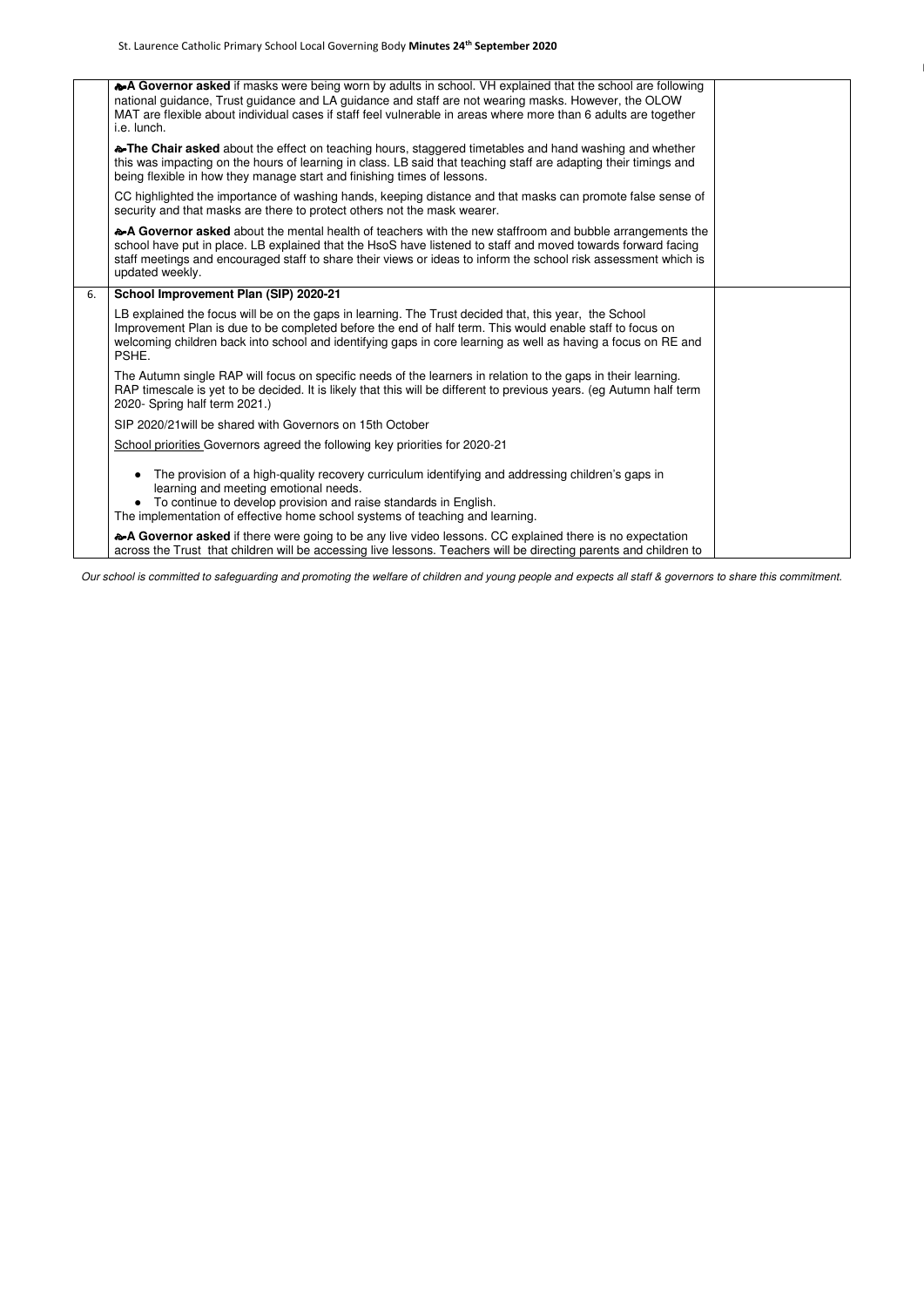|    | recorded video lessons where that supports the planned learning eg Oak Academy developed videoed<br>lessons. These will be part of the core curriculum offer where aligned with what the children would be learning<br>in school.                                                                                                                                                                                                                                                                                                                                                                                                                                                                                                       |                 |  |
|----|-----------------------------------------------------------------------------------------------------------------------------------------------------------------------------------------------------------------------------------------------------------------------------------------------------------------------------------------------------------------------------------------------------------------------------------------------------------------------------------------------------------------------------------------------------------------------------------------------------------------------------------------------------------------------------------------------------------------------------------------|-----------------|--|
|    | a a Governor asked how close were school in achieving remote learning. CC explained that all schools will<br>need to have this up and running by 1st Oct. The school Computing Lead)has been proactive in working<br>closely with Tim Lines at St Albans, Ipswich (responsible for co-ordinating the implementation of the Microsoft<br>365 Platform across the Trust) to ensure all staff and pupils have log ins; pupils will be learning about<br>accessing and completing work on Teams in school initially. The plan is for the pupils to become familiar with<br>Teams in the class, followed by logging on at home and completing homework tasks and then the school will<br>move over to home/school remote learning if needed. |                 |  |
|    | Governors commented that the plan for remote learning sounded good.                                                                                                                                                                                                                                                                                                                                                                                                                                                                                                                                                                                                                                                                     |                 |  |
|    | HoS explained SLT are meeting to draft the Remote Learning policy. Children will be learning if there is a<br>lockdown. Moving forward we need to ensure parents can access the remote learning. We have to find a way<br>to make this work. Must do everything we can possibly can to support children's learning is of a good quality if<br>working at home. The Remote Learning policy will have a short review date to ensure it reflects emerging<br>good paractice. The policy to be on the agenda for the next meeting (15th Oct).                                                                                                                                                                                               |                 |  |
| 7. | <b>Chair's business</b><br>The school and the Trust have been informed by the Diocese of Ely that they are consulting on changes to the<br>admission policies of the three Church of England schools in Cambridge. The change relaxes the requirement<br>for families to provide evidence of weekly Church attendance (in light of Church closures during the Covid<br>pandemic). A review of the Local Authority website showed that none of the three schools were<br>oversubscribed for September 2020 admissions. Hence this is unlikely to impact on our own school's<br>admissions.                                                                                                                                               |                 |  |
| 8. | Safeguarding<br>a. Confirmation that all governors have read & understood "Keeping Children Safe in Education<br>(September 2020)" and confirmed this on Governor Hub. The Chair reminded those governors who<br>have not yet confirmed that they have read the updated guidance to do so.                                                                                                                                                                                                                                                                                                                                                                                                                                              | All by 15.10.20 |  |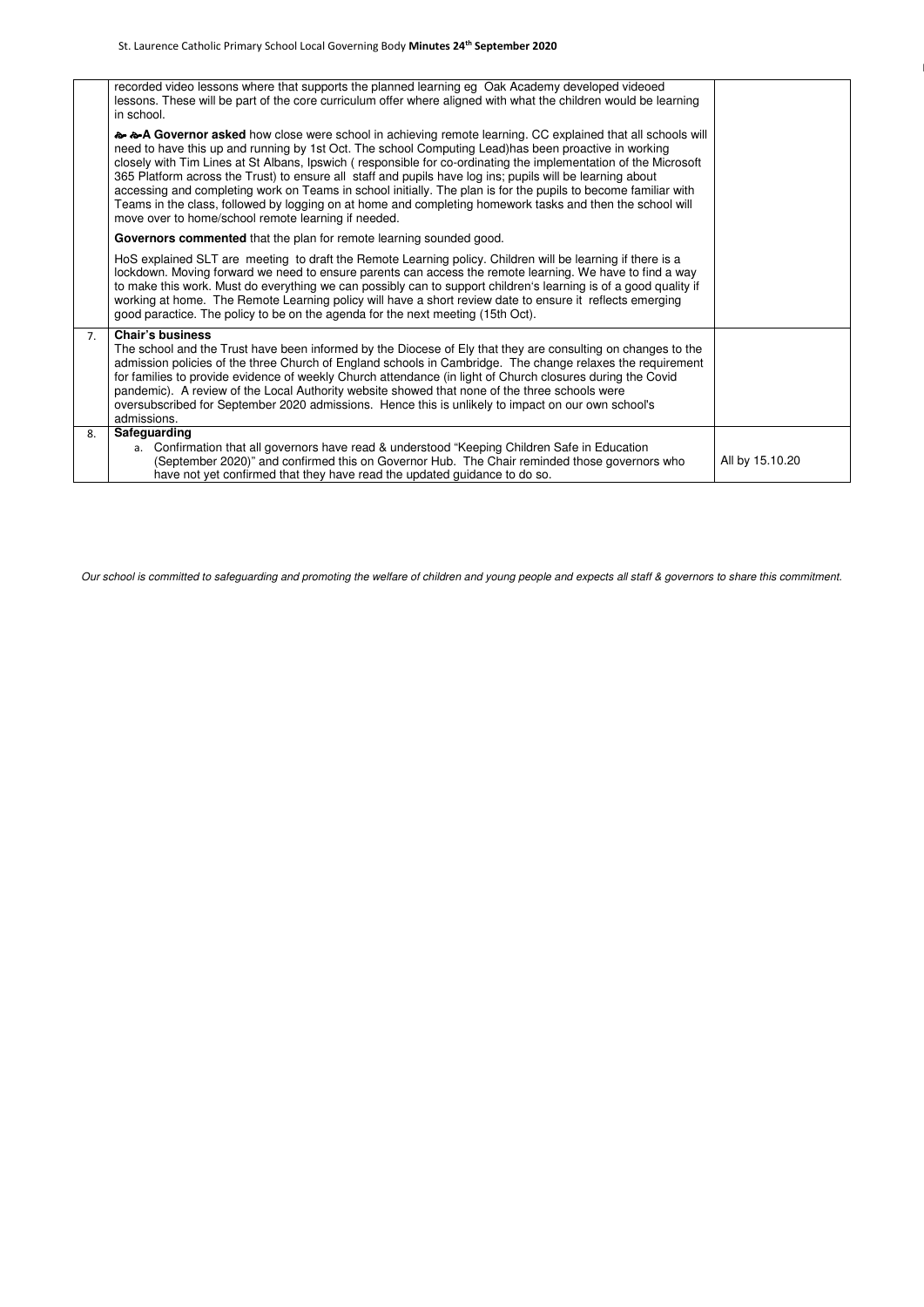| 9.  | Governing Monitoring - Reports are in the "Governor Visits including Monitoring Days" folder on<br>governor hub                                                                                                                |                                                      |
|-----|--------------------------------------------------------------------------------------------------------------------------------------------------------------------------------------------------------------------------------|------------------------------------------------------|
|     | Governors to note the report from the following visits done in Spring Term 2020 prior to school<br>closure:                                                                                                                    |                                                      |
|     | Review Catholic SEF (AR) 30.1.20 - report pending                                                                                                                                                                              |                                                      |
|     | <b>Governing Monitoring</b>                                                                                                                                                                                                    |                                                      |
|     | <b><math>\sim</math>Chair asked Governors:</b> What remote monitoring could Governors action?                                                                                                                                  |                                                      |
|     | CC said that it is important that Governors continue to monitor                                                                                                                                                                |                                                      |
|     | VW - Been in contact with JR and arrange a Zoom meeting with Inclusion Leader.                                                                                                                                                 |                                                      |
|     | �A Governor suggested visiting a class via Zoom and children could ask the Governor questions                                                                                                                                  |                                                      |
|     | Remote Collective Worship - Governors could join via Zoom.                                                                                                                                                                     |                                                      |
|     | Live link for the 'Welcome Liturgy' for Robins and Wrens. A Governor could join the live link                                                                                                                                  |                                                      |
|     | �A Governor asked whether there were any more Masses planned. VH said children in Year 4 will be First<br>Holy Communion over the next 3 Saturdays (postponed in June 2020) and there are plans for a Harvest Mass.            | $CW - to write up the$<br><b>Year 6 Leavers Mass</b> |
|     | • A Governor suggested meetings via Zoom for Single Central Record and Safeguarding monitoring and a<br>meeting to monitor the updated Covid-19 Risk Assessment                                                                |                                                      |
|     | �A Governor asked whether there was any scope in the Governors looking at writing in pupil books. CC<br>suggested arranging a meeting with the English lead via Zoom once the English scrutiny document had been<br>completed. |                                                      |
|     | <b>&amp; Governors agreed to monitor the following areas for Autumn 2020:</b>                                                                                                                                                  |                                                      |
|     | CS - Covid-19 Risk Assessment                                                                                                                                                                                                  |                                                      |
|     | VW - PiXL meeting with Raising Standards Lead (RSL)                                                                                                                                                                            |                                                      |
|     | UL - Monitoring with the English lead                                                                                                                                                                                          |                                                      |
|     | CW - Safeguarding and SCR                                                                                                                                                                                                      |                                                      |
| 10. | *Policies                                                                                                                                                                                                                      |                                                      |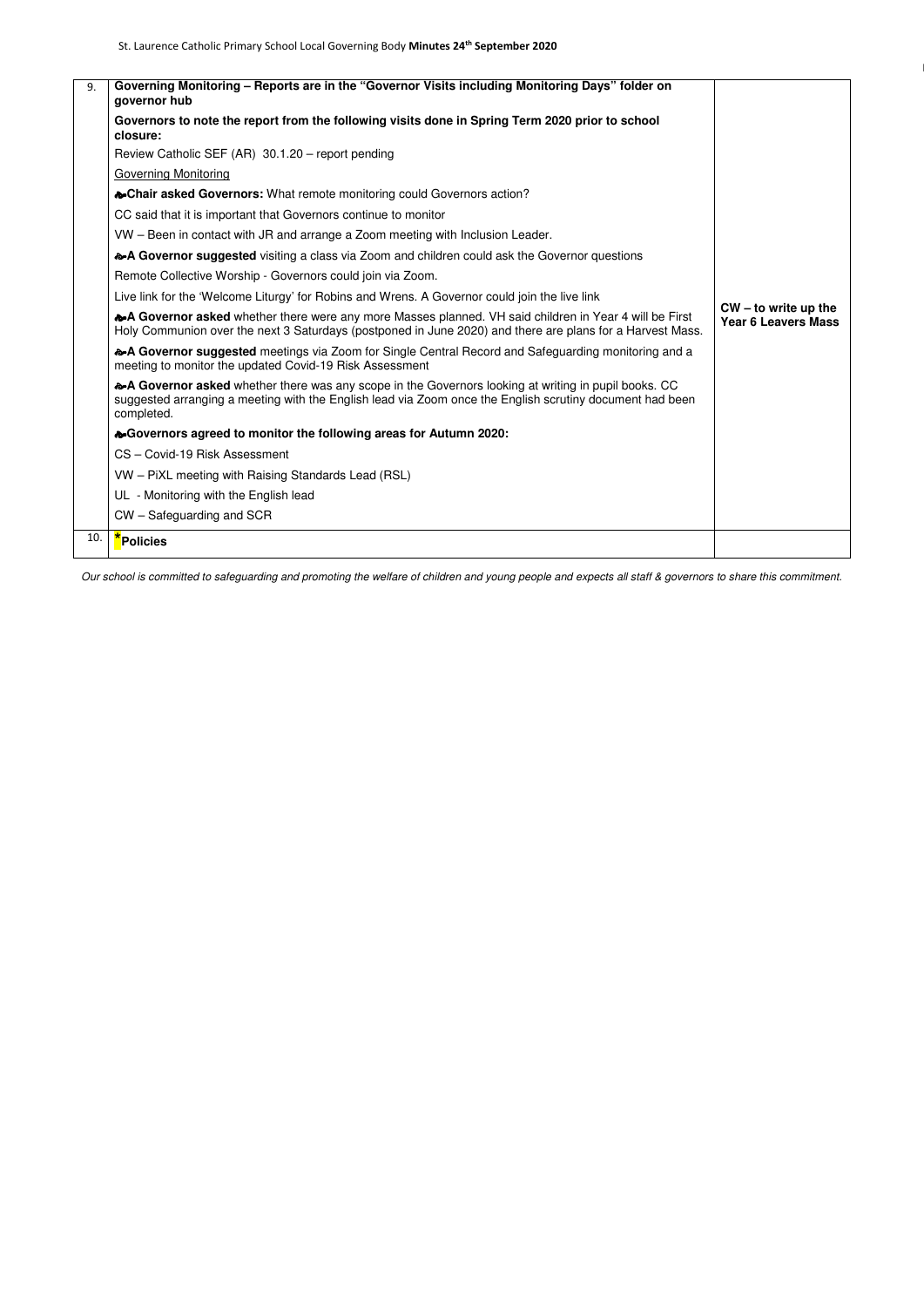| a) Adoptions and reviews of school-specific policies (On Governor Hub: 2020-21 - TLS-Autumn<br>meeting - Papers - Policies for Discussion folder)<br>Governors noted adoption of updated "Safeguarding & Child Protection" policy; approved by<br>i.<br>governors via e-mail circulation on 17 <sup>th</sup> July 2020.<br>Governors noted adoption of updated "Safeguarding during school closure" policy; approved by<br>ii.<br>Chair on behalf of governors on 2 <sup>nd</sup> June 2020 and circulated to governors on 3 <sup>rd</sup> June 2020.<br>Governors noted adoption of "Storm Flood Management Plan; approved by governors via e-mail<br>iii.<br>circulation on 17th July 2020.<br>b) Govenors noted the adoption of Trust policies to replace existing school policies (available on<br>Trust public website https://www.ourladyofwalsingham.co.uk/page/?title=Policies&pid=22):<br><b>Acceptable Use Policy</b><br>Ι.<br>ii.<br><b>Charging &amp; Remissions Policy</b><br>iii.<br><b>Complaints Procedure</b><br><b>Data Protection</b><br>iv.<br>First Aid and Allergy Policy<br>v.<br>Discretionary Leave of Absence Policy<br>vi.<br><b>Safer Recruitment &amp; Selection Policy</b><br>vii.<br>b) Governors noted the following new Trust policies which the school will follow (available on Trust<br>public website)<br>Accident/Incident Investigation & Recording Policy (& Investigation Form)<br>Ι.<br><b>Asbestos Management</b><br>ii.<br>iii.<br><b>Contractors Management</b><br><b>Display Screen Equipment Policy</b><br>iv.<br>New & Expectant Mothers Policy & Risk Assessment<br>V.<br><b>Water Management Policy</b><br>vi.<br>Educational Visits Policy (replaces Trust "Learning Beyond the Classroom" policy)<br>vii.<br>Equality & Diversity Policy (replaces Trust "Equality Diversity & Action Objectives")<br>Provision of Biometric Information in Schools Policy<br>viii.<br>ix.<br><b>Records Management Policy</b> |                                                                                        |  |
|--------------------------------------------------------------------------------------------------------------------------------------------------------------------------------------------------------------------------------------------------------------------------------------------------------------------------------------------------------------------------------------------------------------------------------------------------------------------------------------------------------------------------------------------------------------------------------------------------------------------------------------------------------------------------------------------------------------------------------------------------------------------------------------------------------------------------------------------------------------------------------------------------------------------------------------------------------------------------------------------------------------------------------------------------------------------------------------------------------------------------------------------------------------------------------------------------------------------------------------------------------------------------------------------------------------------------------------------------------------------------------------------------------------------------------------------------------------------------------------------------------------------------------------------------------------------------------------------------------------------------------------------------------------------------------------------------------------------------------------------------------------------------------------------------------------------------------------------------------------------------------------------------------------------------------------------------------------------|----------------------------------------------------------------------------------------|--|
|                                                                                                                                                                                                                                                                                                                                                                                                                                                                                                                                                                                                                                                                                                                                                                                                                                                                                                                                                                                                                                                                                                                                                                                                                                                                                                                                                                                                                                                                                                                                                                                                                                                                                                                                                                                                                                                                                                                                                                    |                                                                                        |  |
|                                                                                                                                                                                                                                                                                                                                                                                                                                                                                                                                                                                                                                                                                                                                                                                                                                                                                                                                                                                                                                                                                                                                                                                                                                                                                                                                                                                                                                                                                                                                                                                                                                                                                                                                                                                                                                                                                                                                                                    |                                                                                        |  |
|                                                                                                                                                                                                                                                                                                                                                                                                                                                                                                                                                                                                                                                                                                                                                                                                                                                                                                                                                                                                                                                                                                                                                                                                                                                                                                                                                                                                                                                                                                                                                                                                                                                                                                                                                                                                                                                                                                                                                                    |                                                                                        |  |
|                                                                                                                                                                                                                                                                                                                                                                                                                                                                                                                                                                                                                                                                                                                                                                                                                                                                                                                                                                                                                                                                                                                                                                                                                                                                                                                                                                                                                                                                                                                                                                                                                                                                                                                                                                                                                                                                                                                                                                    |                                                                                        |  |
|                                                                                                                                                                                                                                                                                                                                                                                                                                                                                                                                                                                                                                                                                                                                                                                                                                                                                                                                                                                                                                                                                                                                                                                                                                                                                                                                                                                                                                                                                                                                                                                                                                                                                                                                                                                                                                                                                                                                                                    |                                                                                        |  |
|                                                                                                                                                                                                                                                                                                                                                                                                                                                                                                                                                                                                                                                                                                                                                                                                                                                                                                                                                                                                                                                                                                                                                                                                                                                                                                                                                                                                                                                                                                                                                                                                                                                                                                                                                                                                                                                                                                                                                                    |                                                                                        |  |
|                                                                                                                                                                                                                                                                                                                                                                                                                                                                                                                                                                                                                                                                                                                                                                                                                                                                                                                                                                                                                                                                                                                                                                                                                                                                                                                                                                                                                                                                                                                                                                                                                                                                                                                                                                                                                                                                                                                                                                    |                                                                                        |  |
|                                                                                                                                                                                                                                                                                                                                                                                                                                                                                                                                                                                                                                                                                                                                                                                                                                                                                                                                                                                                                                                                                                                                                                                                                                                                                                                                                                                                                                                                                                                                                                                                                                                                                                                                                                                                                                                                                                                                                                    |                                                                                        |  |
|                                                                                                                                                                                                                                                                                                                                                                                                                                                                                                                                                                                                                                                                                                                                                                                                                                                                                                                                                                                                                                                                                                                                                                                                                                                                                                                                                                                                                                                                                                                                                                                                                                                                                                                                                                                                                                                                                                                                                                    |                                                                                        |  |
|                                                                                                                                                                                                                                                                                                                                                                                                                                                                                                                                                                                                                                                                                                                                                                                                                                                                                                                                                                                                                                                                                                                                                                                                                                                                                                                                                                                                                                                                                                                                                                                                                                                                                                                                                                                                                                                                                                                                                                    |                                                                                        |  |
|                                                                                                                                                                                                                                                                                                                                                                                                                                                                                                                                                                                                                                                                                                                                                                                                                                                                                                                                                                                                                                                                                                                                                                                                                                                                                                                                                                                                                                                                                                                                                                                                                                                                                                                                                                                                                                                                                                                                                                    |                                                                                        |  |
|                                                                                                                                                                                                                                                                                                                                                                                                                                                                                                                                                                                                                                                                                                                                                                                                                                                                                                                                                                                                                                                                                                                                                                                                                                                                                                                                                                                                                                                                                                                                                                                                                                                                                                                                                                                                                                                                                                                                                                    |                                                                                        |  |
|                                                                                                                                                                                                                                                                                                                                                                                                                                                                                                                                                                                                                                                                                                                                                                                                                                                                                                                                                                                                                                                                                                                                                                                                                                                                                                                                                                                                                                                                                                                                                                                                                                                                                                                                                                                                                                                                                                                                                                    |                                                                                        |  |
|                                                                                                                                                                                                                                                                                                                                                                                                                                                                                                                                                                                                                                                                                                                                                                                                                                                                                                                                                                                                                                                                                                                                                                                                                                                                                                                                                                                                                                                                                                                                                                                                                                                                                                                                                                                                                                                                                                                                                                    |                                                                                        |  |
|                                                                                                                                                                                                                                                                                                                                                                                                                                                                                                                                                                                                                                                                                                                                                                                                                                                                                                                                                                                                                                                                                                                                                                                                                                                                                                                                                                                                                                                                                                                                                                                                                                                                                                                                                                                                                                                                                                                                                                    |                                                                                        |  |
|                                                                                                                                                                                                                                                                                                                                                                                                                                                                                                                                                                                                                                                                                                                                                                                                                                                                                                                                                                                                                                                                                                                                                                                                                                                                                                                                                                                                                                                                                                                                                                                                                                                                                                                                                                                                                                                                                                                                                                    |                                                                                        |  |
|                                                                                                                                                                                                                                                                                                                                                                                                                                                                                                                                                                                                                                                                                                                                                                                                                                                                                                                                                                                                                                                                                                                                                                                                                                                                                                                                                                                                                                                                                                                                                                                                                                                                                                                                                                                                                                                                                                                                                                    |                                                                                        |  |
|                                                                                                                                                                                                                                                                                                                                                                                                                                                                                                                                                                                                                                                                                                                                                                                                                                                                                                                                                                                                                                                                                                                                                                                                                                                                                                                                                                                                                                                                                                                                                                                                                                                                                                                                                                                                                                                                                                                                                                    |                                                                                        |  |
|                                                                                                                                                                                                                                                                                                                                                                                                                                                                                                                                                                                                                                                                                                                                                                                                                                                                                                                                                                                                                                                                                                                                                                                                                                                                                                                                                                                                                                                                                                                                                                                                                                                                                                                                                                                                                                                                                                                                                                    |                                                                                        |  |
|                                                                                                                                                                                                                                                                                                                                                                                                                                                                                                                                                                                                                                                                                                                                                                                                                                                                                                                                                                                                                                                                                                                                                                                                                                                                                                                                                                                                                                                                                                                                                                                                                                                                                                                                                                                                                                                                                                                                                                    |                                                                                        |  |
|                                                                                                                                                                                                                                                                                                                                                                                                                                                                                                                                                                                                                                                                                                                                                                                                                                                                                                                                                                                                                                                                                                                                                                                                                                                                                                                                                                                                                                                                                                                                                                                                                                                                                                                                                                                                                                                                                                                                                                    |                                                                                        |  |
|                                                                                                                                                                                                                                                                                                                                                                                                                                                                                                                                                                                                                                                                                                                                                                                                                                                                                                                                                                                                                                                                                                                                                                                                                                                                                                                                                                                                                                                                                                                                                                                                                                                                                                                                                                                                                                                                                                                                                                    |                                                                                        |  |
|                                                                                                                                                                                                                                                                                                                                                                                                                                                                                                                                                                                                                                                                                                                                                                                                                                                                                                                                                                                                                                                                                                                                                                                                                                                                                                                                                                                                                                                                                                                                                                                                                                                                                                                                                                                                                                                                                                                                                                    |                                                                                        |  |
|                                                                                                                                                                                                                                                                                                                                                                                                                                                                                                                                                                                                                                                                                                                                                                                                                                                                                                                                                                                                                                                                                                                                                                                                                                                                                                                                                                                                                                                                                                                                                                                                                                                                                                                                                                                                                                                                                                                                                                    |                                                                                        |  |
|                                                                                                                                                                                                                                                                                                                                                                                                                                                                                                                                                                                                                                                                                                                                                                                                                                                                                                                                                                                                                                                                                                                                                                                                                                                                                                                                                                                                                                                                                                                                                                                                                                                                                                                                                                                                                                                                                                                                                                    |                                                                                        |  |
|                                                                                                                                                                                                                                                                                                                                                                                                                                                                                                                                                                                                                                                                                                                                                                                                                                                                                                                                                                                                                                                                                                                                                                                                                                                                                                                                                                                                                                                                                                                                                                                                                                                                                                                                                                                                                                                                                                                                                                    |                                                                                        |  |
|                                                                                                                                                                                                                                                                                                                                                                                                                                                                                                                                                                                                                                                                                                                                                                                                                                                                                                                                                                                                                                                                                                                                                                                                                                                                                                                                                                                                                                                                                                                                                                                                                                                                                                                                                                                                                                                                                                                                                                    |                                                                                        |  |
|                                                                                                                                                                                                                                                                                                                                                                                                                                                                                                                                                                                                                                                                                                                                                                                                                                                                                                                                                                                                                                                                                                                                                                                                                                                                                                                                                                                                                                                                                                                                                                                                                                                                                                                                                                                                                                                                                                                                                                    | Chair has has updated the Policy review schedule. Keeping an eye on those that are due |  |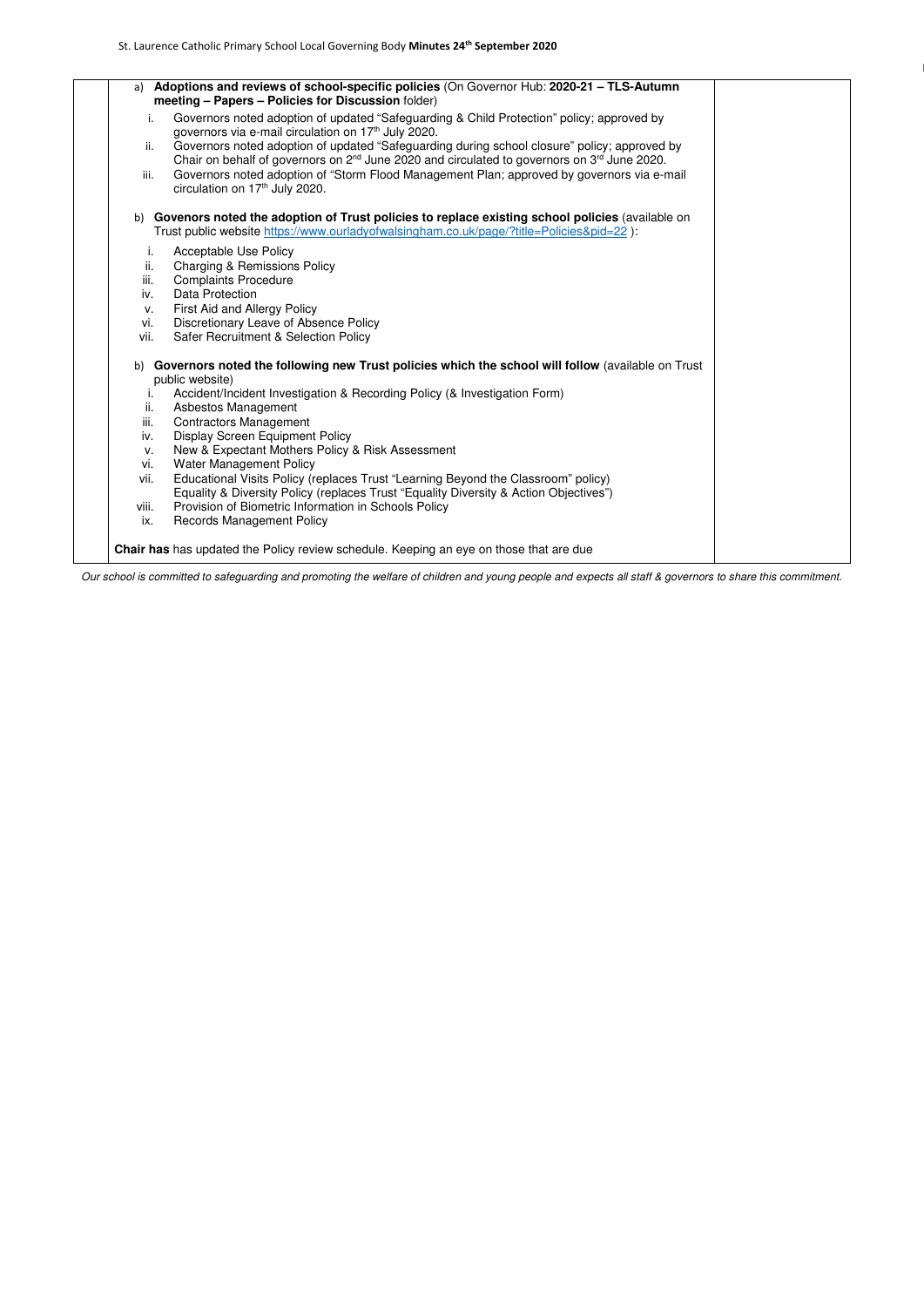| 11. | Election of Chair of the Governing Body for the Academic Year 2020-2021                                                                                                                                                                                                                                                                                                 |                                                                                    |
|-----|-------------------------------------------------------------------------------------------------------------------------------------------------------------------------------------------------------------------------------------------------------------------------------------------------------------------------------------------------------------------------|------------------------------------------------------------------------------------|
|     | Chair invited LB to lead the next part of the meeting:                                                                                                                                                                                                                                                                                                                  |                                                                                    |
|     | LB explained the MJOS has served her term of office as Chair                                                                                                                                                                                                                                                                                                            |                                                                                    |
|     | LB asked if any Governors would like to propose a new Chair. MJOS said she would volunteer to stand<br>as Co-Chair for a short handover period whilst the school return is established. CS proposed MJOS as<br>Co-Chair and VW seconded the proposal. CW said she would volunteer to be Co-Chair with MJOS. UL<br>proposed CW as Co-Chair and FH seconded the proposal. |                                                                                    |
|     | MJOS and CW elected unanimously by Governors to take on the role of Co-Chairs until 31.12.20 with the plan<br>that from 1.1.21, MJOS will stand down as Co-Chair and CW will take over as Chair.                                                                                                                                                                        |                                                                                    |
| 12. | Election of the Vice-Chair of the Governing Body for the Academic Year 2020-21                                                                                                                                                                                                                                                                                          |                                                                                    |
|     | Chair continued to lead the remainder of the meeting:                                                                                                                                                                                                                                                                                                                   |                                                                                    |
|     | <b>MJOS proposed</b> CS as Vice Chair seconded by VW. Elected unanimously by Governors.                                                                                                                                                                                                                                                                                 |                                                                                    |
|     |                                                                                                                                                                                                                                                                                                                                                                         |                                                                                    |
| 13. | Governing body membership, Training and Development                                                                                                                                                                                                                                                                                                                     |                                                                                    |
|     | VH said that unfortunately the school has no interest from staff to take on the role of Staff Governor.<br>Governors suggested that staff would be welcome to attend the next meeting to observe as a way of<br>maintaining staff involvement on the LGB.                                                                                                               | Governors who were<br>unable to attend the                                         |
|     | All governors present confirmed that that their contact details are up to date on Governor Hub                                                                                                                                                                                                                                                                          | meeting will need to<br>check contact details<br>are up to date on<br>Governor Hub |
| 14. | Allocation of Governor Responsibilities for the Academic Year 2020-21                                                                                                                                                                                                                                                                                                   | MJOS to confirm with                                                               |
|     | a. Safeguarding, Prevent & Looked After Children - CW                                                                                                                                                                                                                                                                                                                   | governors not present<br>that they are happy to                                    |
|     | b. Pupil Premium - VW                                                                                                                                                                                                                                                                                                                                                   | continue their                                                                     |
|     |                                                                                                                                                                                                                                                                                                                                                                         |                                                                                    |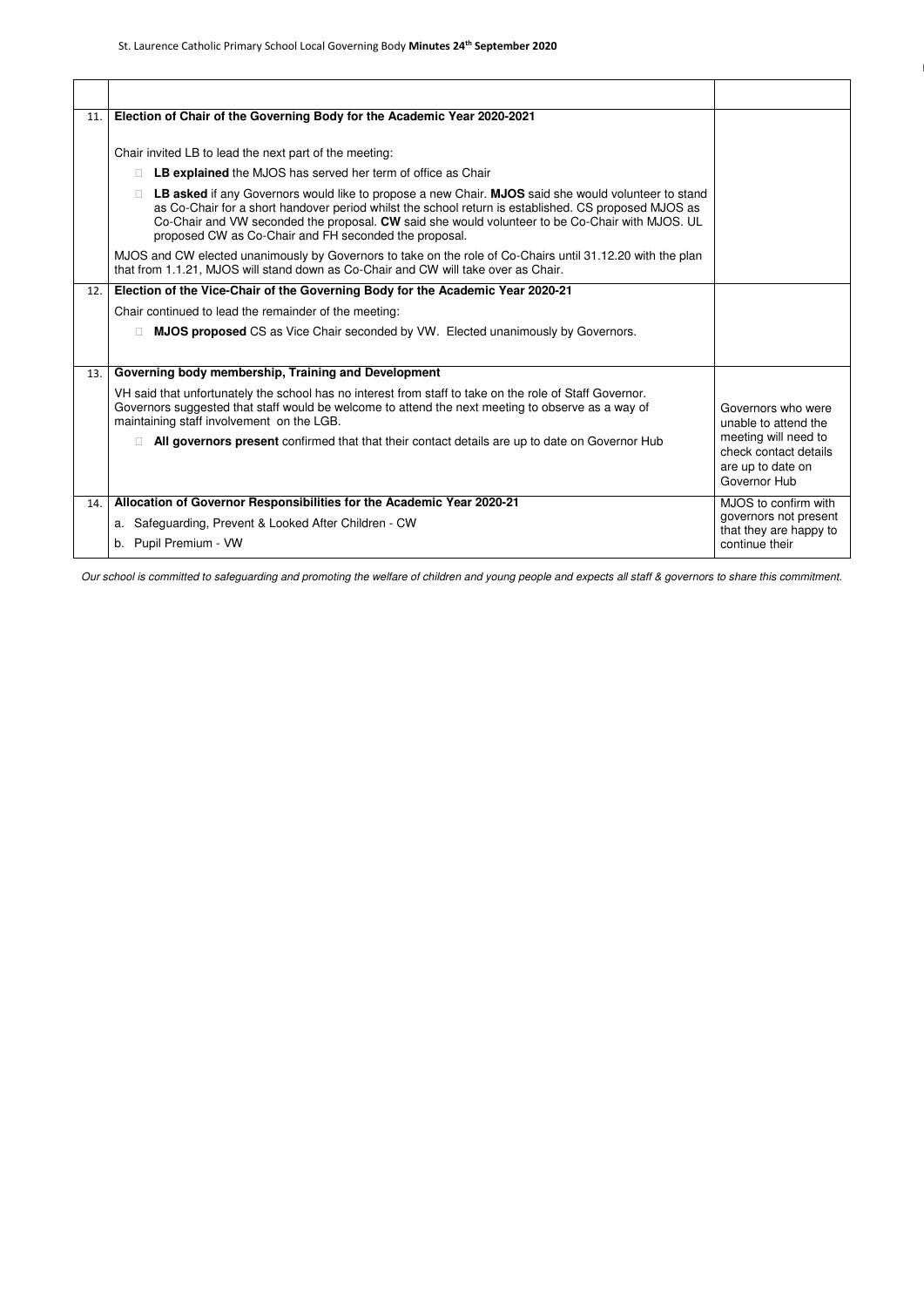|     | c. SEND & AG&T - VW                                       | responsibilities for the |  |
|-----|-----------------------------------------------------------|--------------------------|--|
|     | d. Health & Safety $-$ HR?                                | coming year              |  |
|     | e. RE & Values - UL, CU? AR?                              |                          |  |
|     | Policies - MJOS                                           |                          |  |
|     | Website $-$ AR?<br>g.                                     |                          |  |
|     | h. Newsletter - CS                                        |                          |  |
| 15. | <b>AOB</b>                                                |                          |  |
|     |                                                           |                          |  |
| 16. | Matters to be brought to the attention of the Trust Board |                          |  |
|     | None                                                      |                          |  |
| 17. | <b>Financial risk management</b>                          |                          |  |
|     | None                                                      |                          |  |
| 18. | Dates of meetings for 2020-21:                            |                          |  |
|     | Thur 15th Oct (Resources) via Zoom                        |                          |  |
|     | Thur 14th Jan (Teaching, Learning & Standards)            |                          |  |
|     | Thur 11th Feb (Resources)                                 |                          |  |
|     | Thur 22nd April (Teaching, Learning & Standards)          |                          |  |
|     | Thur 29th April (Resources)                               |                          |  |

## **Abbreviations**:

| AG&T         | Able, Gifted & Talented                       |
|--------------|-----------------------------------------------|
| <b>CAFOD</b> | <b>Catholic Fund for Oversees Development</b> |
| <b>CPD</b>   | <b>Continuing Professional Development</b>    |
| DfE.         | Department for Education                      |
| EEF          | <b>Education Endowment Fund</b>               |
| FGB          | <b>Full Governing Body</b>                    |
| <b>IPC</b>   | International Primary Curriculum              |